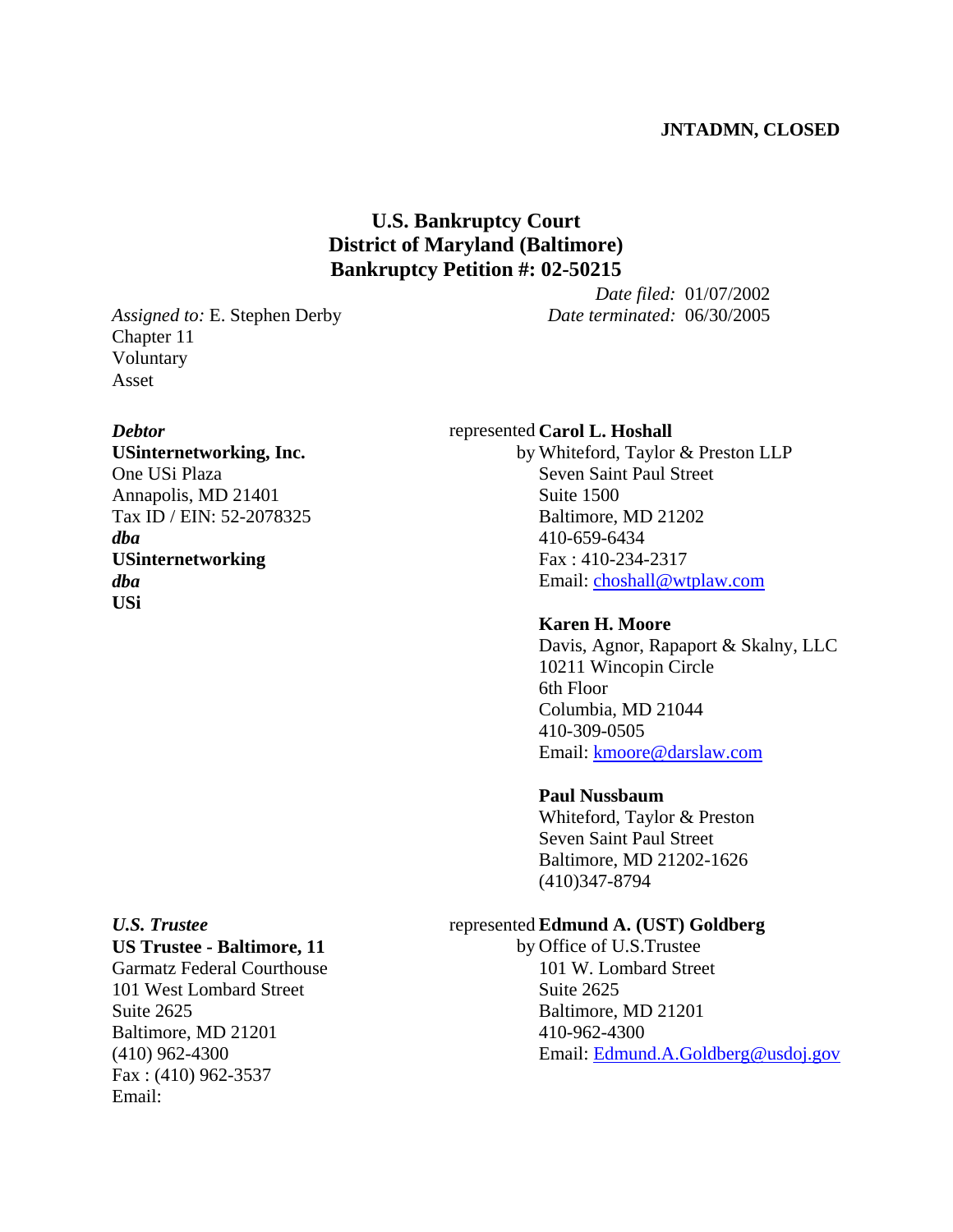# USTPRegion04.BA.ECF@USDOJ.GOV

# *Creditor Committee* **Official Committee of Unsecured Creditors**

c/o Scott D. Field Hunton & Williams 1751 Pinnacle Drive, Ste 1700 McLean, VA 22102

# represented **Scott D. Field**

by P.O. Box 2054 Kensington, MD 20891 (301) 984-4259 Fax : (301) 230-2891 Email: sfield@ecf.epiqsystems.com

| <b>Filing Date</b> | #   | <b>Docket Text</b>                                                                                                                                                                                                                                                                                                                                                                                                     |
|--------------------|-----|------------------------------------------------------------------------------------------------------------------------------------------------------------------------------------------------------------------------------------------------------------------------------------------------------------------------------------------------------------------------------------------------------------------------|
| 07/02/2002         | 603 | Application By Paul M. Nussbaum and the firm of Whiteford, taylor &<br>Preston LLP for Debtor USinternetworking, Inc. For Allowance of First<br>and Final Compensation for Services Rendered and Reimbursement of<br>Expenses Incurred as Co-Counsel for USinternetworking, Inc. (Fees: \$<br>189,490.14, Expenses: \$ 0.00) for the Period January 7, 2002 through May<br>21, 2002. (sdonnally) (Entered: 07/10/2002) |
| 07/02/2002         | 605 | Application By Scott D. Field and the firm of Hunton & Williams for<br>Creditor Committee Official Committee of Unsecured Creditor For First<br>and Final Compensation and Reimbursement of Expenses as Co-Counsel<br>to the Official Committee of Unsecured Creditors Fees: \$131,377.82,<br>Expenses: \$3,964.91). (sdonnally) (Entered: 07/10/2002)                                                                 |
| 07/02/2002         | 606 | Application By Lindsee P. Grandfield and the firm of Cleary, Gottlieb,<br>Steen & Hamilton For First Interim and Final Compensation and<br>Reimbursement of Expenses as Co-Counsel for Official Committee of<br>Unsecured Creditors (Fees: \$237,713.00, Expenses: \$14,675.10) for the<br>Period January 15, 2002 though June 17, 2002. (sdonnally) (Entered:<br>07/10/2002)                                          |
| 07/03/2002         | 607 | Application By James F. Rogers and the firm of Latham & Watkins For<br>Allowance of Compensation for Services Rendered (Fees: \$205,516.43,<br>Expenses: \$3,089.93) for the Period January 7, 2002 through May 21,<br>2002. (sdonnally) (Entered: 07/10/2002)                                                                                                                                                         |
| 07/03/2002         | 609 | Application By Robert L. Conway and the firm of Conway, Del Genio,<br>Gries & Co., LLC For Allowance of Final Compensation for Services<br>Rendered and Reimbursement of Expenses Incurred (Fees: \$2,207,065.00,<br>Expenses: \$ 8,748.00) for the Period January 7, 2002 through May 31,<br>2002. (sdonnally) (Entered: 07/10/2002)                                                                                  |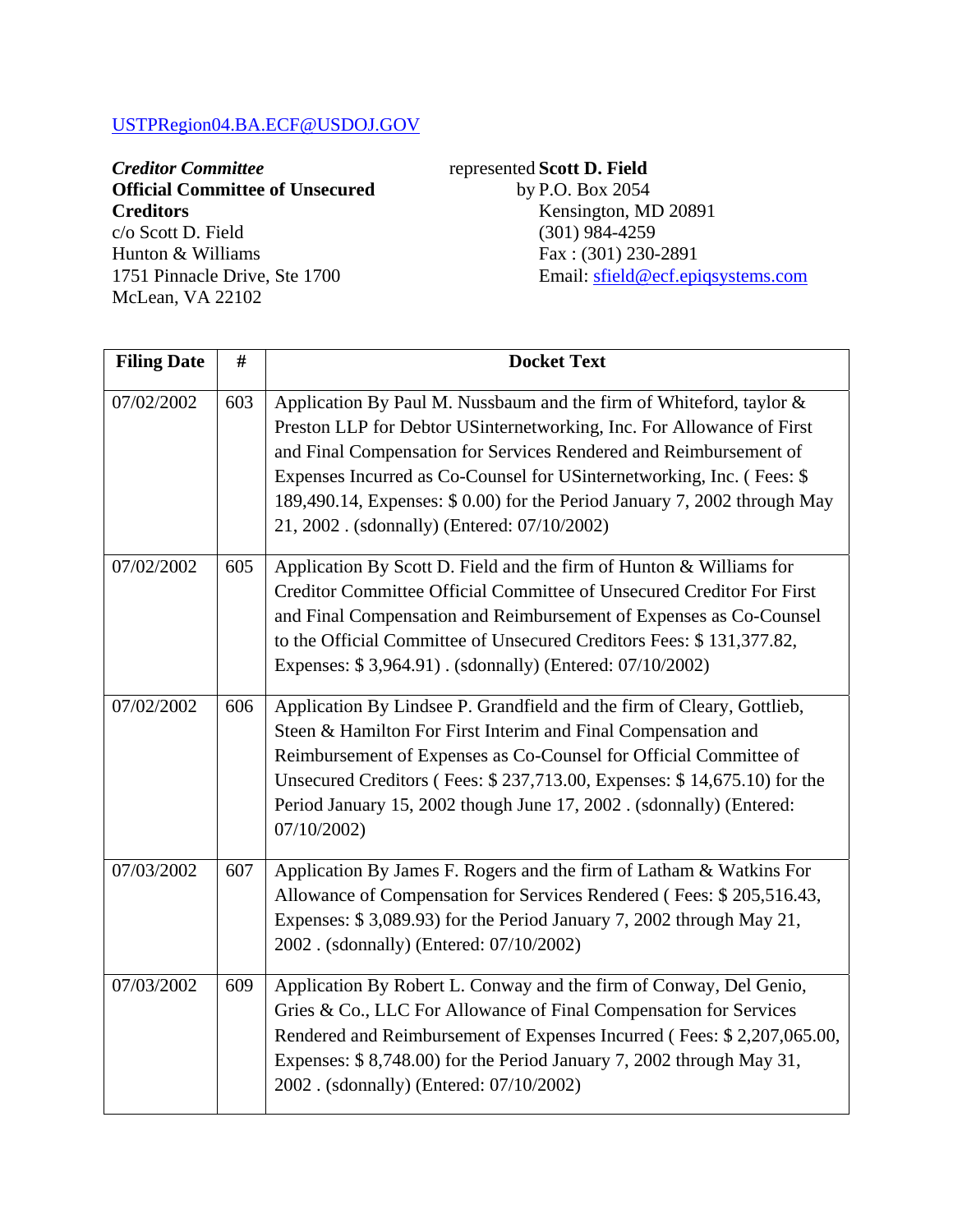| 07/03/2002 | 611 | Application By Marc Abrams and the firm of Willkie, Farr & Gallagher<br>For Allowance of First and Final Compensation for Services Rendered and<br>Reimbursement of Expenses Incurred (Fees: \$544,508.31, Expenses: \$<br>20,317.13) for the Period January 8, 2002 through May 21, 2002<br>(sdonnally) (Entered: $07/10/2002$ )                                                                                                                            |
|------------|-----|--------------------------------------------------------------------------------------------------------------------------------------------------------------------------------------------------------------------------------------------------------------------------------------------------------------------------------------------------------------------------------------------------------------------------------------------------------------|
| 07/05/2002 | 613 | Application By Ernst & Young, LLP For Allowance of Final<br>Compensation for Services Rendered and Reimbursement of Expenses<br>Incurred as Financial Advisors to USinternetworking, Inc. (Fees: \$<br>245,741.00, Expenses: \$16,406.30) for the Period Janaury 7, 2002 through<br>May 21, 2002. (sdonnally) (Entered: 07/10/2002)                                                                                                                          |
| 07/05/2002 | 614 | Application By Jeffrey P. Ayres and the firm of Venable, Baetjer &<br>Howard, LLP For First and Final Compensation for Services Rendered and<br>Expenses Incurred as Special Counsel to US internetworking, Inc. (Fees: \$<br>14,515.00, Expenses: \$ 600.36) for the Period January 7, 2002 through<br>June 30, 2002. (sdonnally) (Entered: 07/10/2002)                                                                                                     |
| 07/10/2002 | 620 | Application By other professional Trenwith Securities, LLC For Payment<br>of First and Final Compensation and Reimbursement of Expenses as<br>Investment Banker and Financial Advisor to the Official Committee of<br>Unsecured Creditors (Fees: \$222,333.33, Expenses: \$5,609.40) for the<br>Period January 22, 2002 through May 21, 2002. (sdonnally) (Entered:<br>07/16/2002                                                                            |
| 08/27/2002 | 690 | Order Granting [603-1] Application For Allowance of First and Final<br>Compensation for Services Rendered and Reimbursement of Expenses<br>Incurred as Co-Counsel for USinternetworking, Inc. (Fees: \$189,490.14,<br>Expenses: \$ 0.00) for the Period January 7, 2002 through May 21, 2002 by<br>Paul M. Nussbaum and the firm of Whiteford, Taylor & Preston; payment<br>to Paul M. Nussbaum of \$189490.14 in fees. (sdonnally) (Entered:<br>08/27/2002) |
| 08/27/2002 | 691 | Order Granting [605-1] Application For First and Final Compensation and<br>Reimbursement of Expenses as Co-Counsel to the Official Committee of<br>Unsecured Creditors Fees: \$131,377.82, Expenses: \$3,964.91) by Scott D.<br>Field and the firm of Hunton & Williams; payment to Scott D. Field of<br>\$131377.82 in fees and \$3964.91 in expenses . (sdonnally) (Entered:<br>08/27/2002)                                                                |
| 08/27/2002 | 692 | Order Granting [606-1] Application For First Interim and Final<br>Compensation and Reimbursement of Expenses as Co-Counsel for Official                                                                                                                                                                                                                                                                                                                      |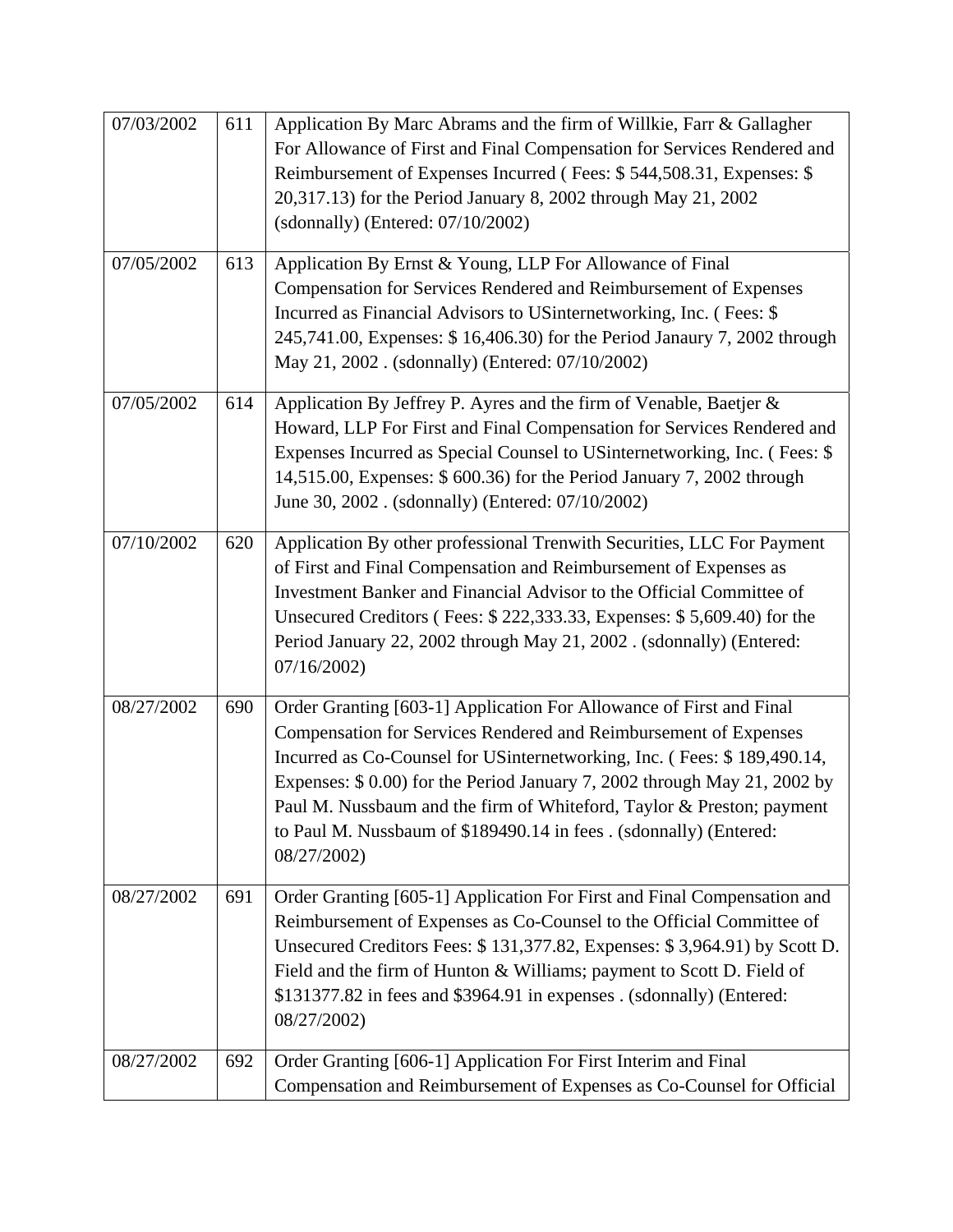|            |     | Committee of Unsecured Creditors (Fees: \$237,713.00, Expenses: \$<br>14,675.10) for the Period January 15, 2002 though June 17, 2002 by<br>Lindsee P. Grandfield and the firm of Cleary, Gottlieb, Steen & Hamilton;<br>payment to Lindsee P. Grandfield of \$237033.00 in fees and \$14675.10 in<br>expenses . (sdonnally) (Entered: 08/27/2002)                                                                                                                                                                                                                                                                          |
|------------|-----|-----------------------------------------------------------------------------------------------------------------------------------------------------------------------------------------------------------------------------------------------------------------------------------------------------------------------------------------------------------------------------------------------------------------------------------------------------------------------------------------------------------------------------------------------------------------------------------------------------------------------------|
| 08/27/2002 | 693 | Order Granting [607-1] Application For Allowance of Compensation for<br>Services Rendered (Fees: \$205,516.43, Expenses: \$3,089.93) for the<br>Period January 7, 2002 through May 21, 2002 by James F. Rogers and the<br>firm of Latham & Watkins; payment to James F. Rogers of \$205516.43 in<br>fees . (sdonnally) (Entered: 08/27/2002)                                                                                                                                                                                                                                                                                |
| 08/27/2002 | 694 | Order Granting [609-1] Application For Allowance of Final Compensation<br>for Services Rendered and Reimbursement of Expenses Incurred (Fees: \$<br>2,207,065.00, Expenses: \$ 8,748.00) for the Period January 7, 2002<br>through May 31, 2002 by Robert L. Conway and the firm of Conway, Del<br>Genio, Gries & Co.; payment to Robert L. Conway of \$1770519.00 in fees<br>. (sdonnally) (Entered: 08/27/2002)                                                                                                                                                                                                           |
| 08/27/2002 | 695 | Order Granting [611-1] Application For Allowance of First and Final<br>Compensation for Services Rendered and Reimbursement of Expenses<br>Incurred (Fees: \$544,508.31, Expenses: \$20,317.13) for the Period<br>January 8, 2002 through May 21, 2002 by Marc Abrams and the firm of<br>Willkie Farr & Gallagher; payment to Marc Abrams of \$544508.31 in fees<br>and \$20317.13 in expenses (Payment to be made of \$178,330.25 withheld<br>plus fees and expenses incurred for the period May 1, 2002 through May<br>21, 2002 which were not previously paid by the Debtors. (sdonnally)<br>(Entered: 08/27/2002)       |
| 08/27/2002 | 696 | Order Granting [613-1] Application For Allowance of Final Compensation<br>for Services Rendered and Reimbursement of Expenses Incurred as<br>Financial Advisors to USinternetworking, Inc. (Fees: \$245,741.00,<br>Expenses: \$16,406.30) for the Period Janaury 7, 2002 through May 21,<br>2002 by Ernst & Young, LLP; payment to David W. Jones of \$259551.00<br>in fees and \$16406.30 in expenses (Payment of the withheld amount of<br>\$47,548.30, plus fees and expenses for the period of May 1, 2002 through<br>May 21, 2002 which were not previously paid by the Debtors). (sdonnally)<br>(Entered: 08/27/2002) |
| 08/27/2002 | 697 | Order Granting [614-1] Application For First and Final Compensation for<br>Services Rendered and Expenses Incurred as Special Counsel to<br>USinternetworking, Inc. (Fees: \$14,515.00, Expenses: \$600.36) for the                                                                                                                                                                                                                                                                                                                                                                                                         |